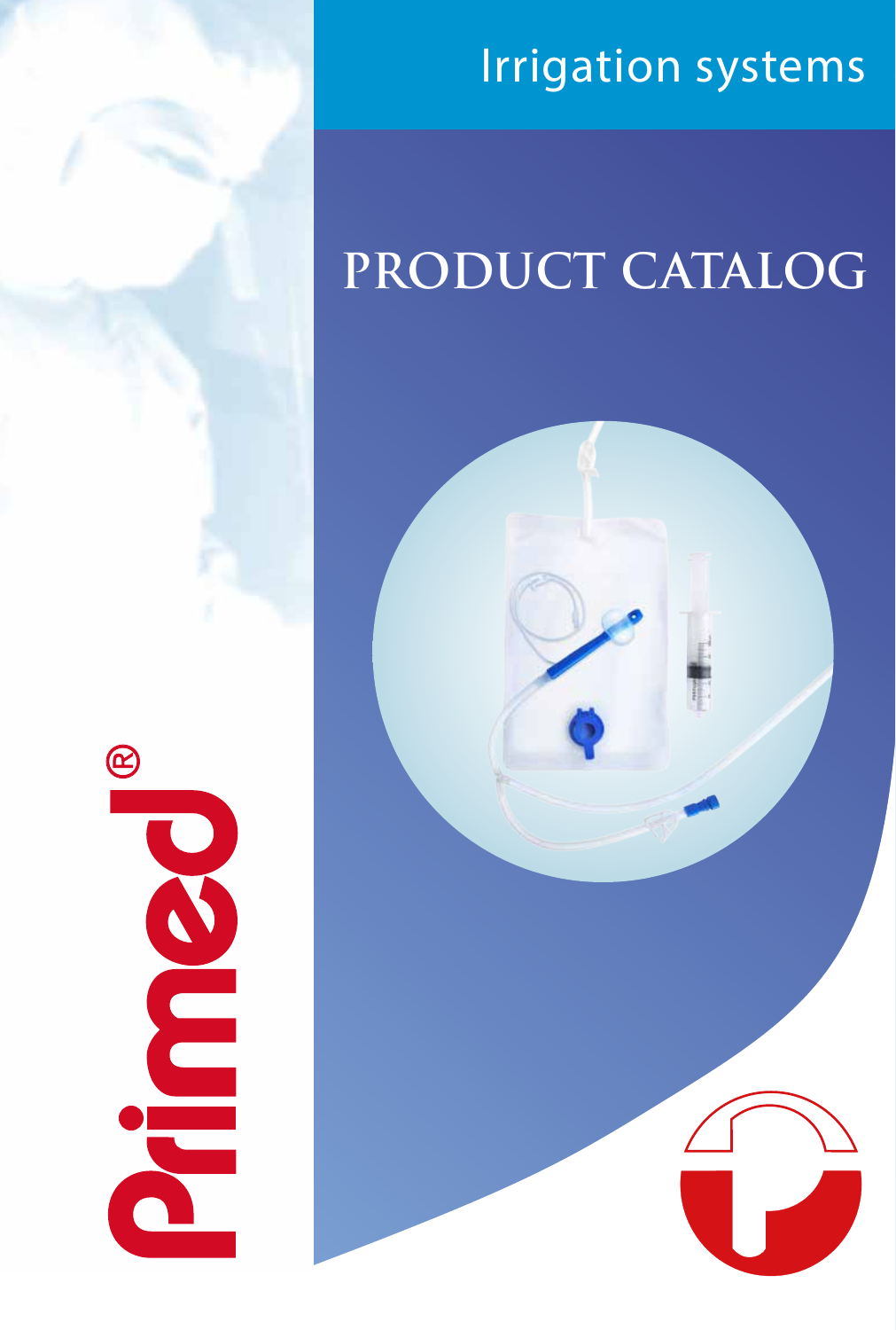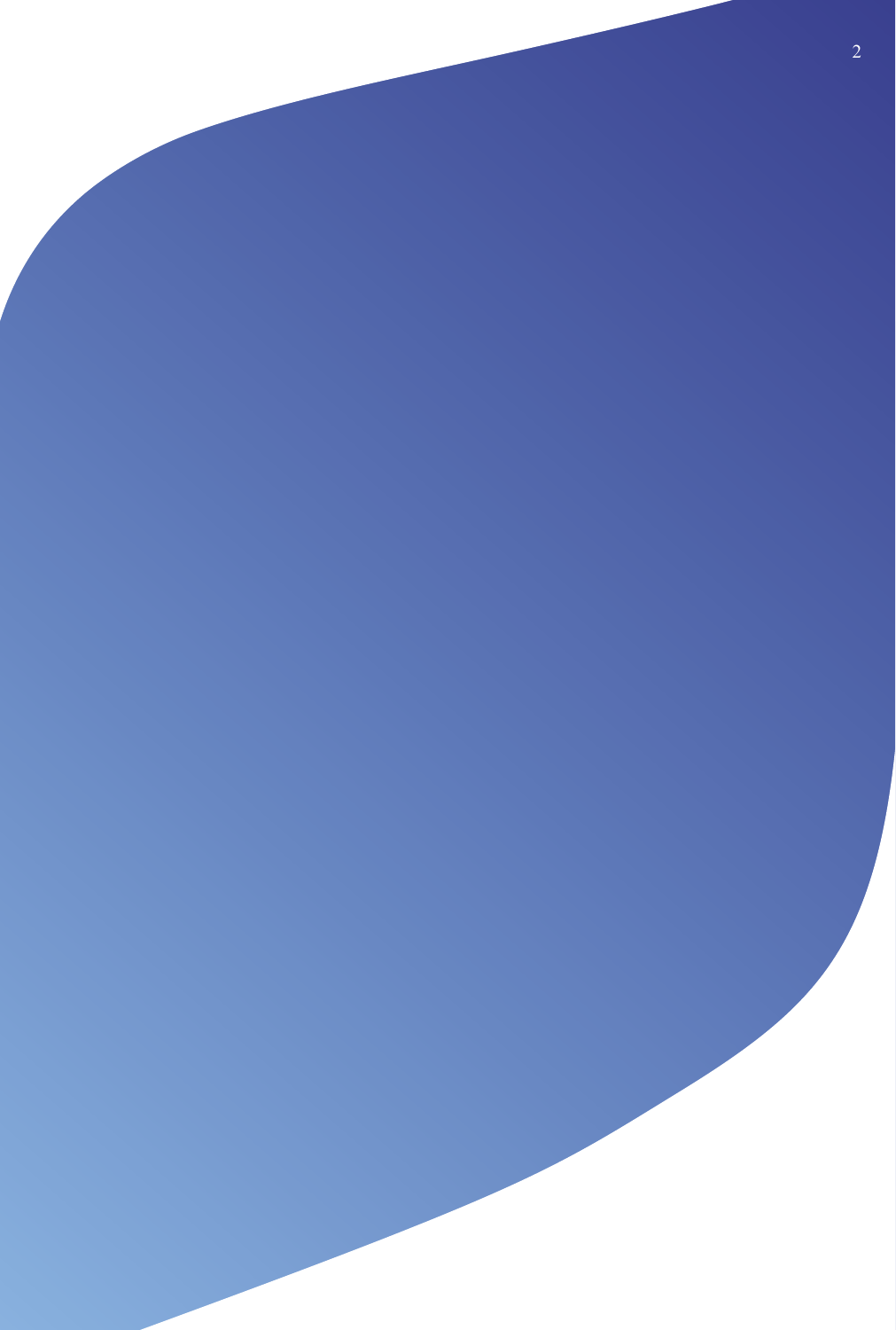**Primed**<sup>®</sup> Medizintechnik GmbH is a highly experienced **manufacturer of medical devices.**

**For many years we have been supplying our customers with high quality products "MADE IN GERMANY".**

**Primed** both develops and manufactures all products in-house, **in a certified development process according to DIN EN 13485.**

**Starting from the product idea, through material tests, tool construction and product release, we produce innovative medical devices from one single source. Our production covers the entire manufacturing process (injection moulding/extrusion/assembly), up to sterilization in our own EO sterilization facility.**

**These conditions enable us to react extremely flexible to market requirements and to ensure the continuous development of our products.**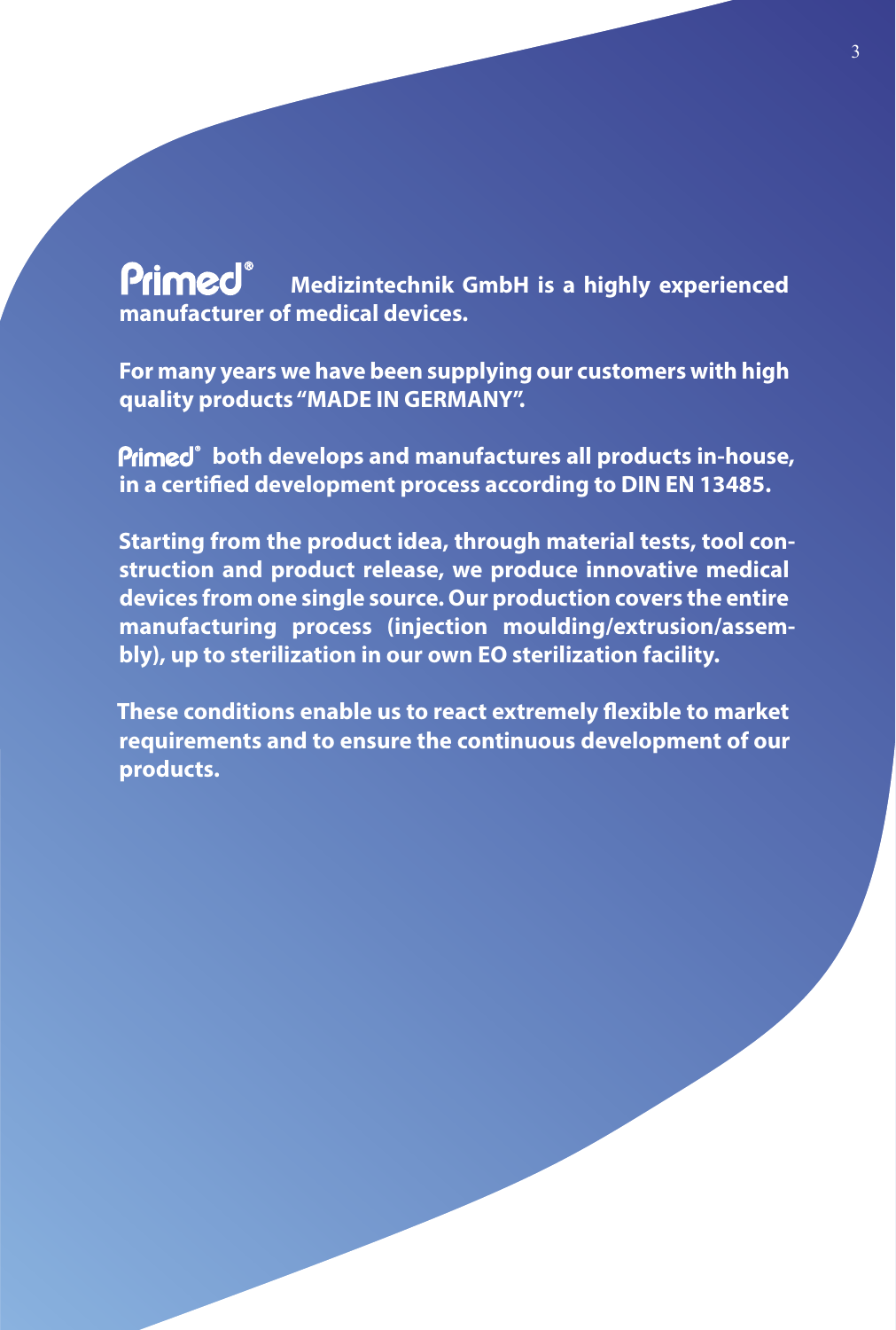## **CONTENTS** 4

| <b>Accessories</b> |  |
|--------------------|--|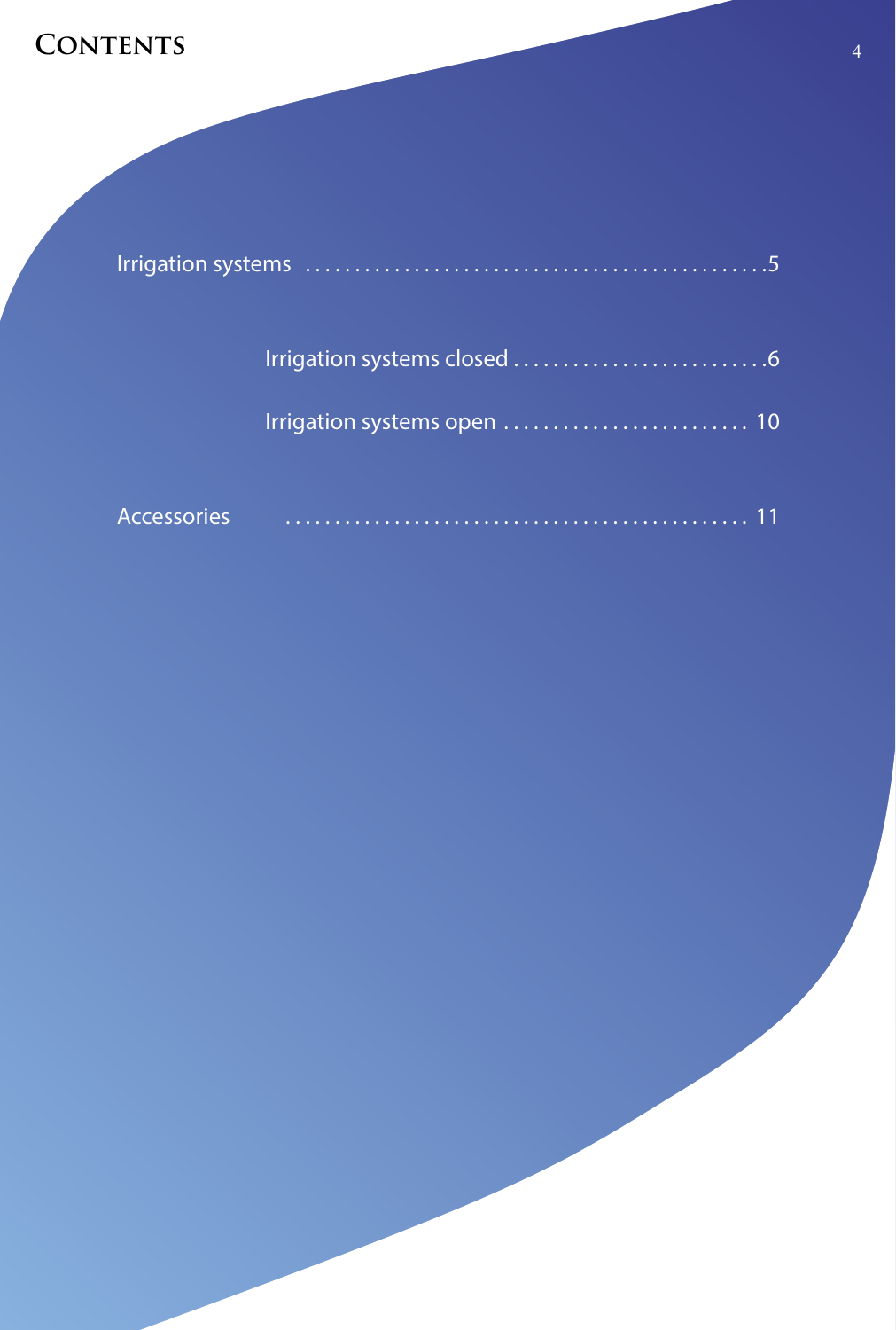## **IRRIGATION SYSTEMS**

Irrigation systems are used for diagnostic and therapeutic applications. They are required for emptying the intestine prior to examinations or surgeries, but also for dejection in ventilated or comatose patients. In addition, they are designed for draining off gases and treating functional intestinal disorders or administering contrast media and medication.



When using closed irrigation systems, the danger of contamination is minimized because neither users nor treating personnel get in contact with any intestinal contents. These single-use systems are easy and hygienically to handle and increase the efficiency of care in daily hospital routine.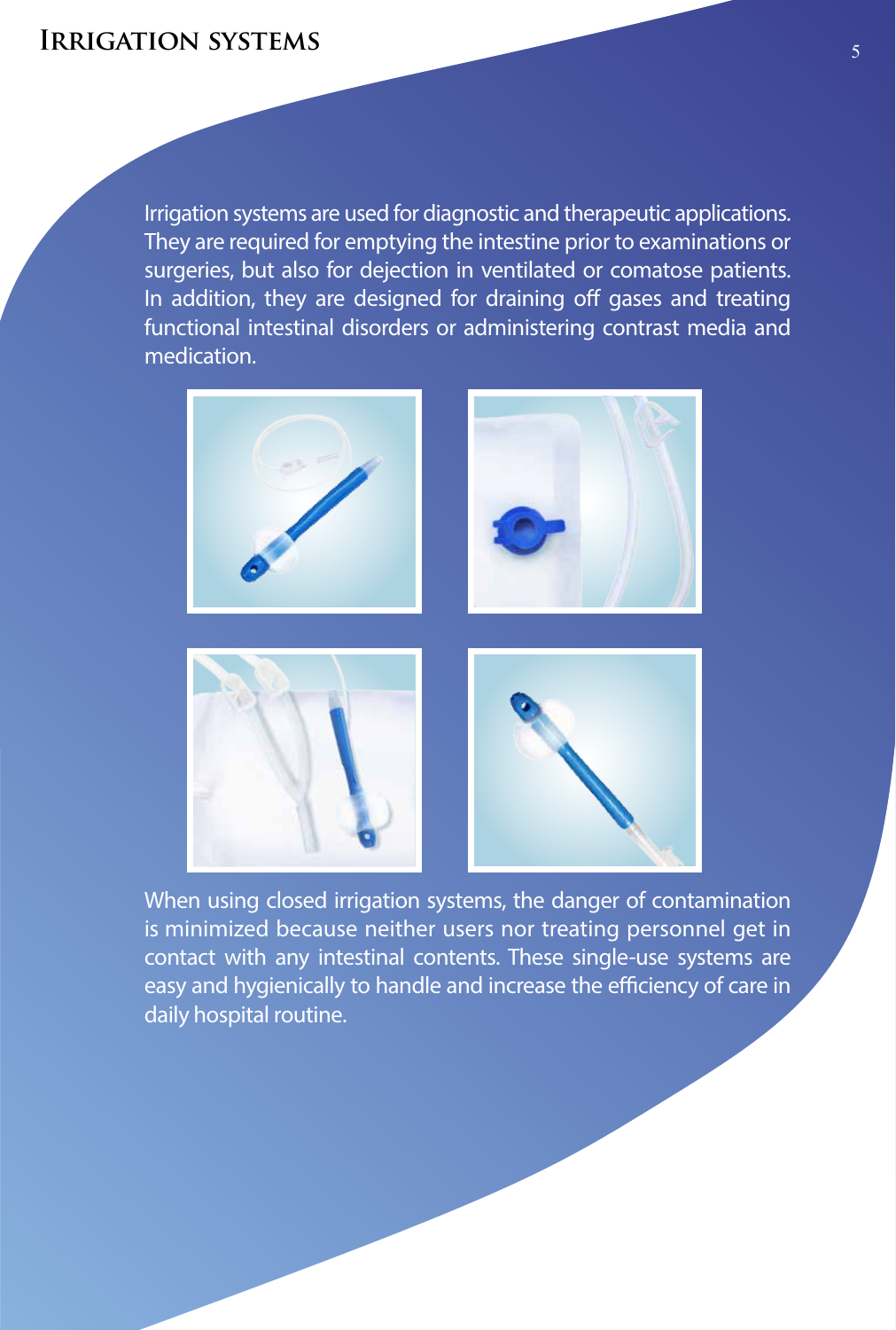## **IRRIGATION SYSTEMS closed**

#### **Irrigation systems (sterile)**



## **PRI-COLOBAG**<br>**Irrigation system with rectal balloon catheter and funnel connection**

- irrigation bag 2000 ml
- delivery tube (length  $= 150$  cm) with tube clamp and Y-piece
- additional tube with funnel connection and tube clamp (length  $=$  30 cm), plus rectal balloon catheter with tube piece (length = 15 cm) – both attached via Y-piece
- rectal catheter with silicone balloon (length = 134 mm) and olive ( $\varnothing$  16 mm)
- Luer-Lock syringe included
- sterile packaged
- $\star$  suitable for return flow enema, cleansing and contrast enema



#### **PRI-COLOBAG Irrigation system with rectal balloon catheter**

- irrigation bag 2000 ml
- delivery tube (length  $= 180$  cm) with tube clamp
- rectal catheter with silicone balloon (length = 134 mm) and olive ( $\varnothing$  16 mm)
- Luer-Lock syringe included
- sterile packaged
- $\star$  suitable for return flow enema, cleansing and contrast enema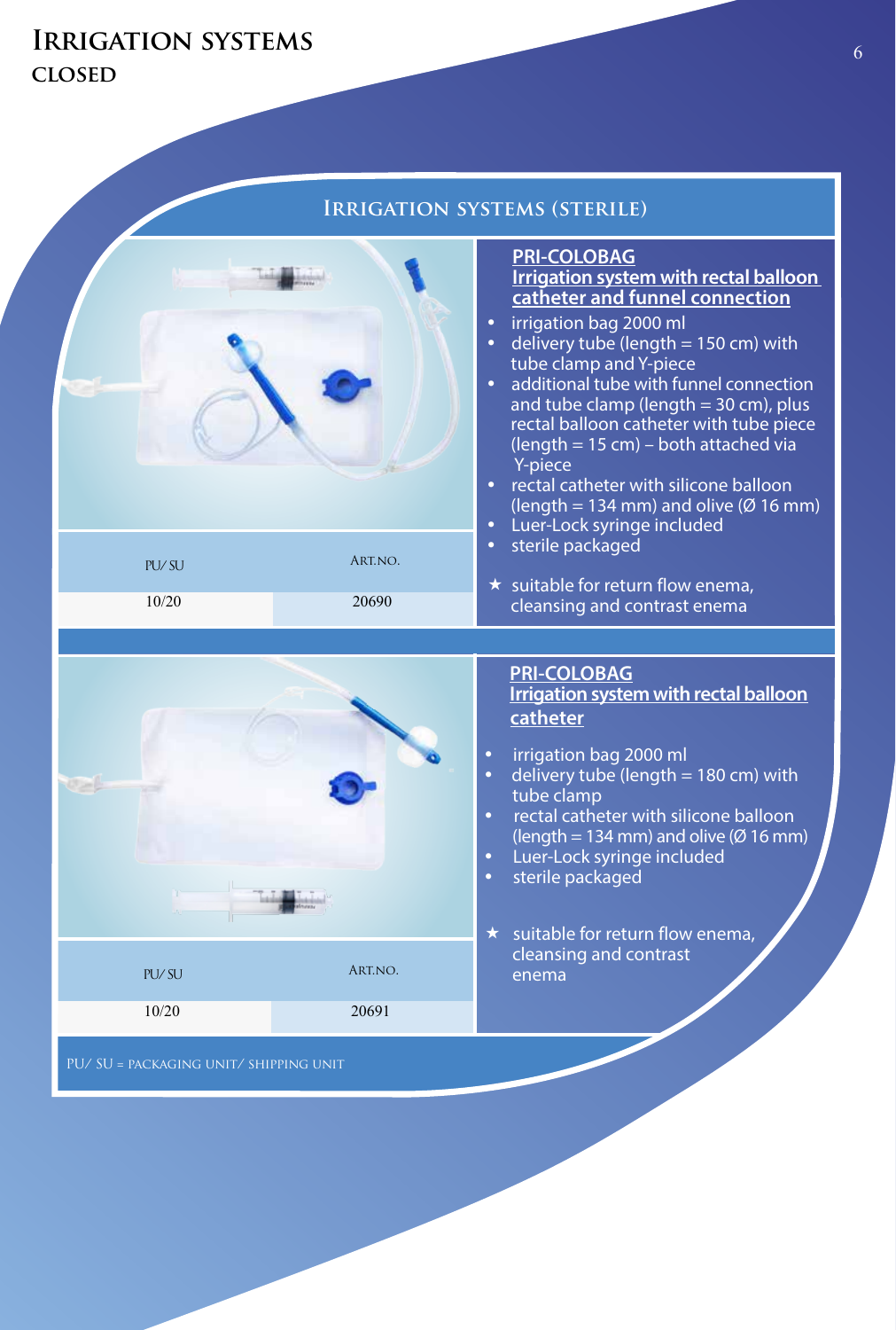## **Irrigation systems closed**

#### **Irrigation systems (sterile)**





 **PRI-COLOBAG Irrigation system with rectal balloon catheter**

- irrigation bag 2000 ml
- delivery tube (length  $= 180$  cm) with tube clamp
- rectal catheter with silicone balloon (length = 134 mm) and olive (Ø 16 mm)
- sterile packaged

 $\star$  suitable for return flow enema, cleansing and contrast enema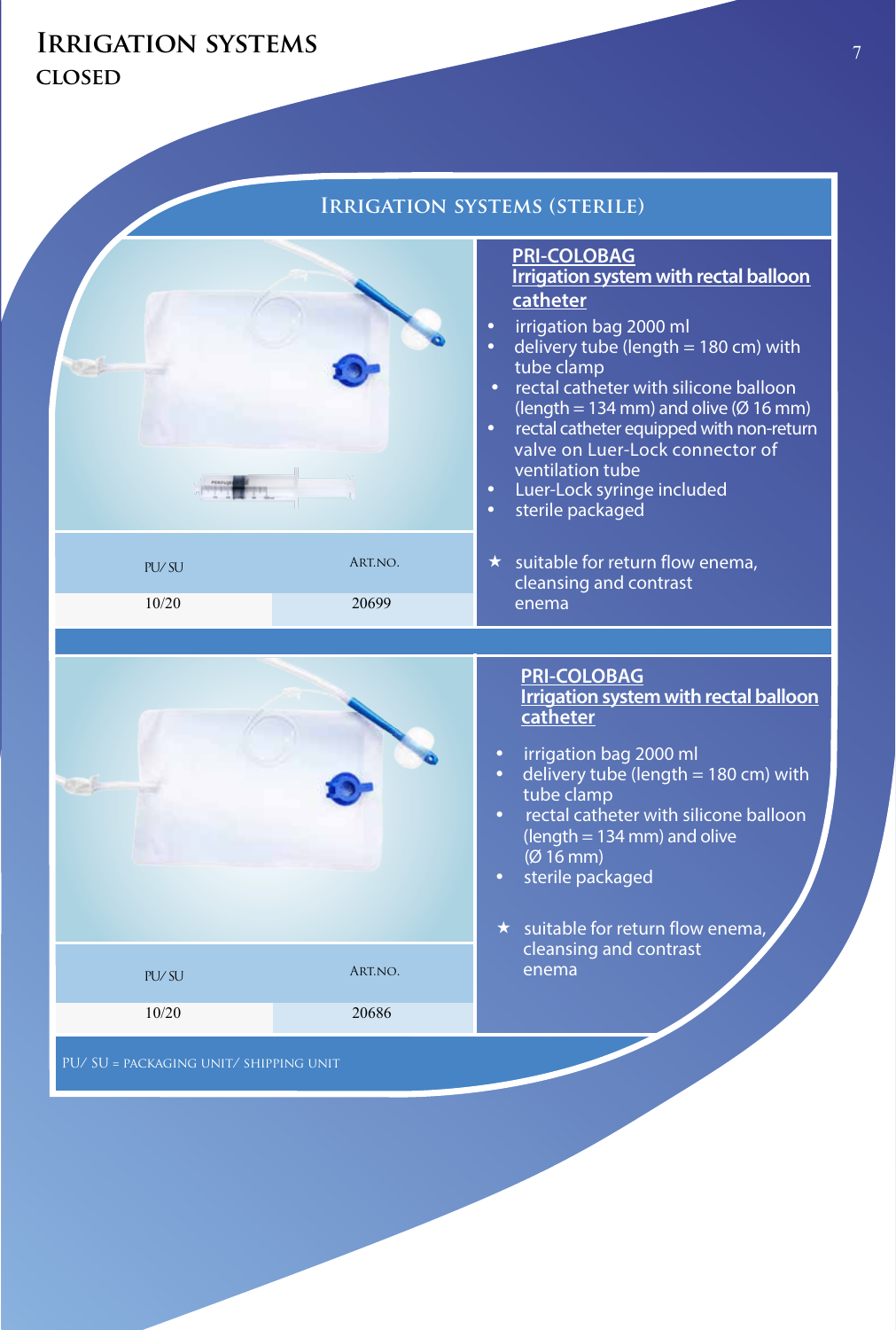## **Irrigation systems closed**







#### **PRI-COLOBAG Irrigation system with rectal balloon catheter and 2 irrigation bags**

- 2 pcs. irrigation bags 2000 ml
- 2 pcs. delivery tubes (length  $= 150$  cm each) with tube clamp
- delivery tubes connected via Y-piece
- rectal catheter (length = 155 mm) with silicone balloon and olive  $(\emptyset 16$  mm)
- sterile packaged
- $\star$  suitable for rectal colon irrigations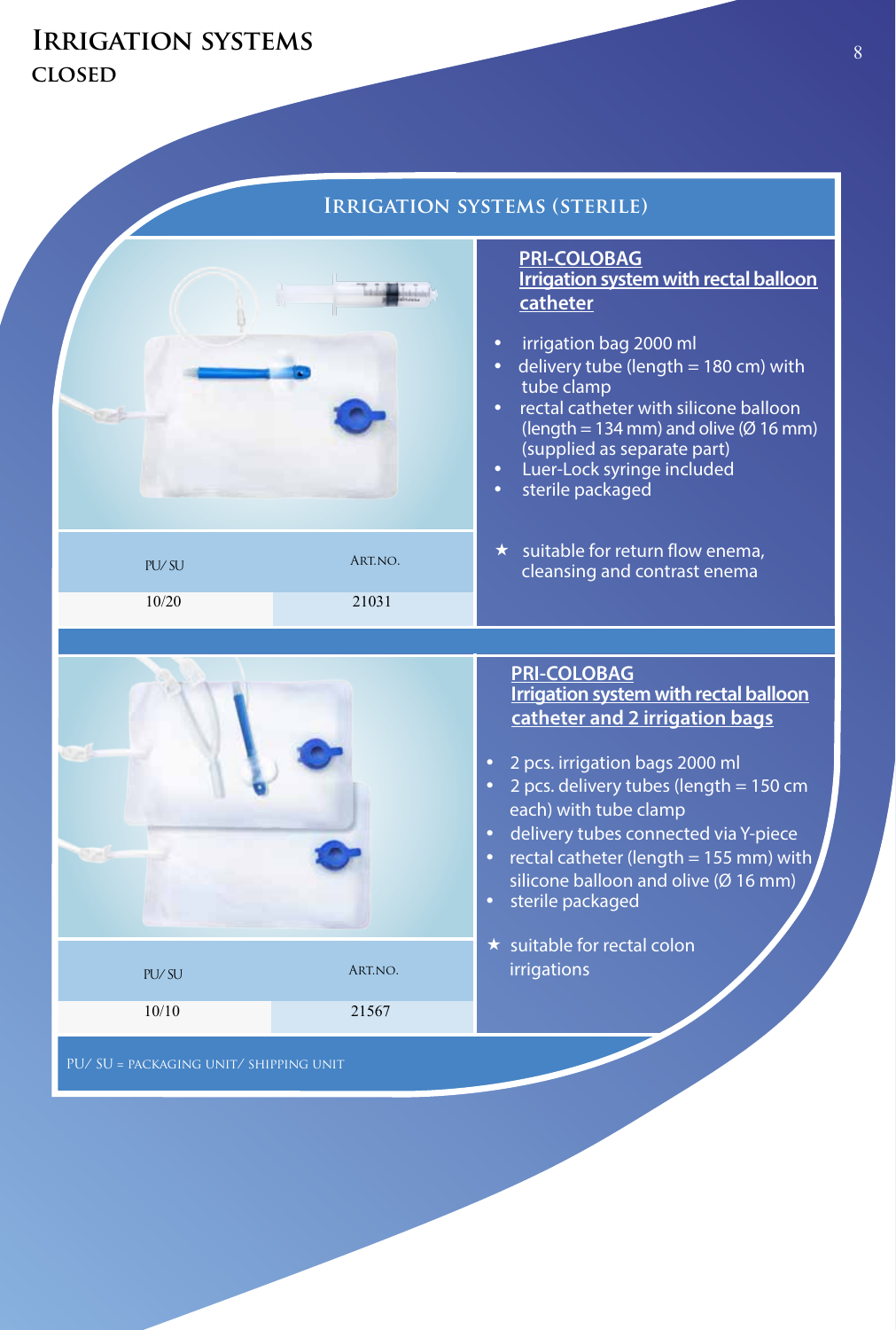## <sup>9</sup> **Irrigation systems closed**

#### **Irrigation systems (non sterile)**



#### **Irrigation system with rectal catheter**

- irrigation bag 2000 ml with screw cap
- delivery tube (length  $= 150$  cm) with tube clamp
- rectal catheter (length  $= 120$  mm) with olive (Ø 16 mm)
- DEHP-free
- non-sterile packaged
- $\star$  suitable for return flow enema, cleansing and contrast enema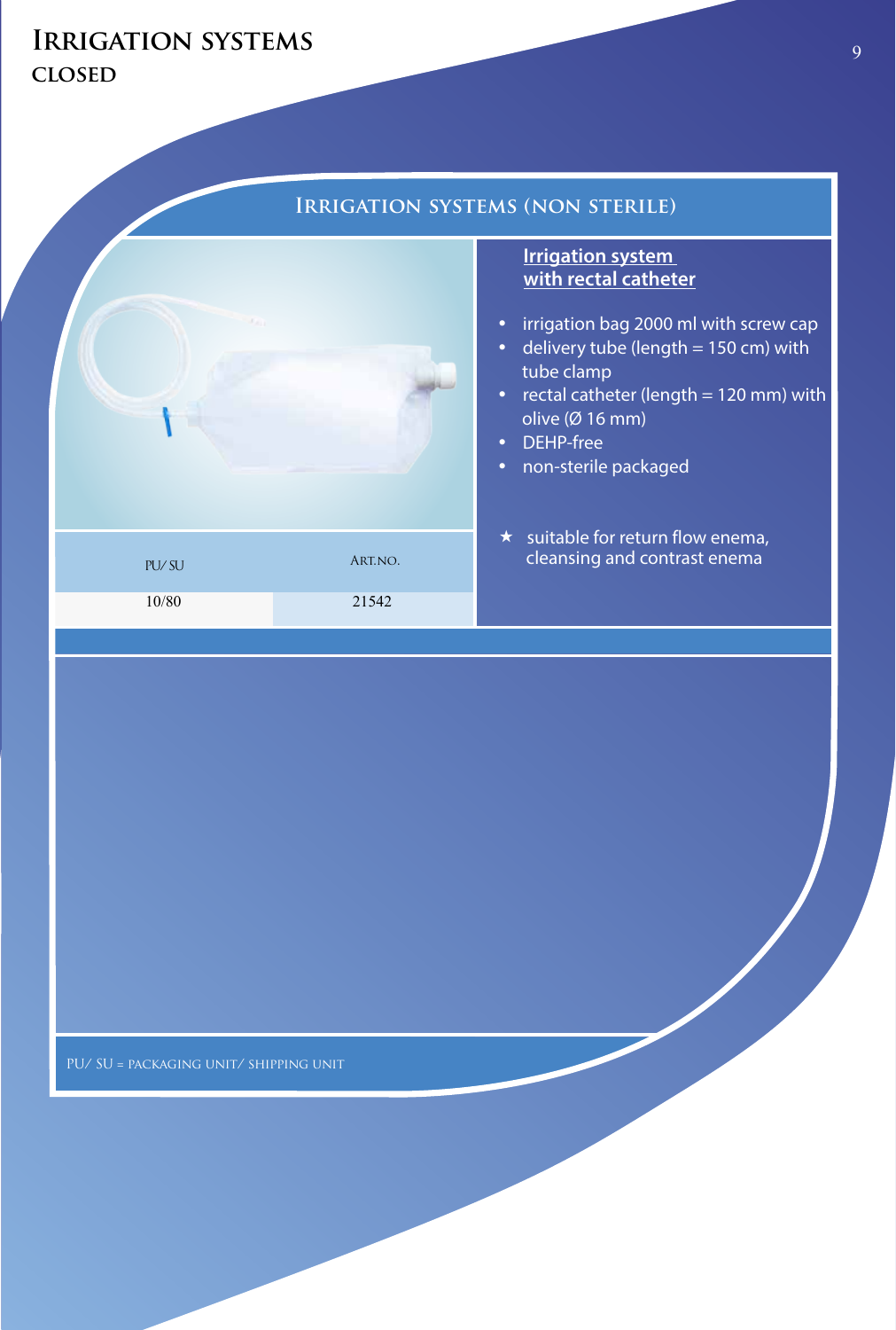## **IRRIGATION SYSTEMS** 10 **open**

#### **Irrigation systems**



#### **Irrigator set**

- for emptying the colon in case of constipation and for vaginal irrigations
- irrigation mug 1.0 l (graduated) with eyelet for mounting
- $\bullet$  irrigation tube (length = 125 cm) with bulge for easy connection/ disconnection
- set of 3 parts, containing vaginal applicator, enema tube and valve
- non-sterile packaged

#### **Single parts of irrigator set**

- **A: Irrigation mug**
- contents 1.0 l
- graduated
- eyelet for mounting
- **B: Irrigator tube**
- **B: Irrigator set**
- vaginal applicator (for vaginal irrigations)
- enema tube
- valve

ART.NO.

PU/ SU = packaging unit/ shipping unit

25/25 21565 (A) 200/200 50045 (B) 100/100 70280 (C)

A B C

PU/ SU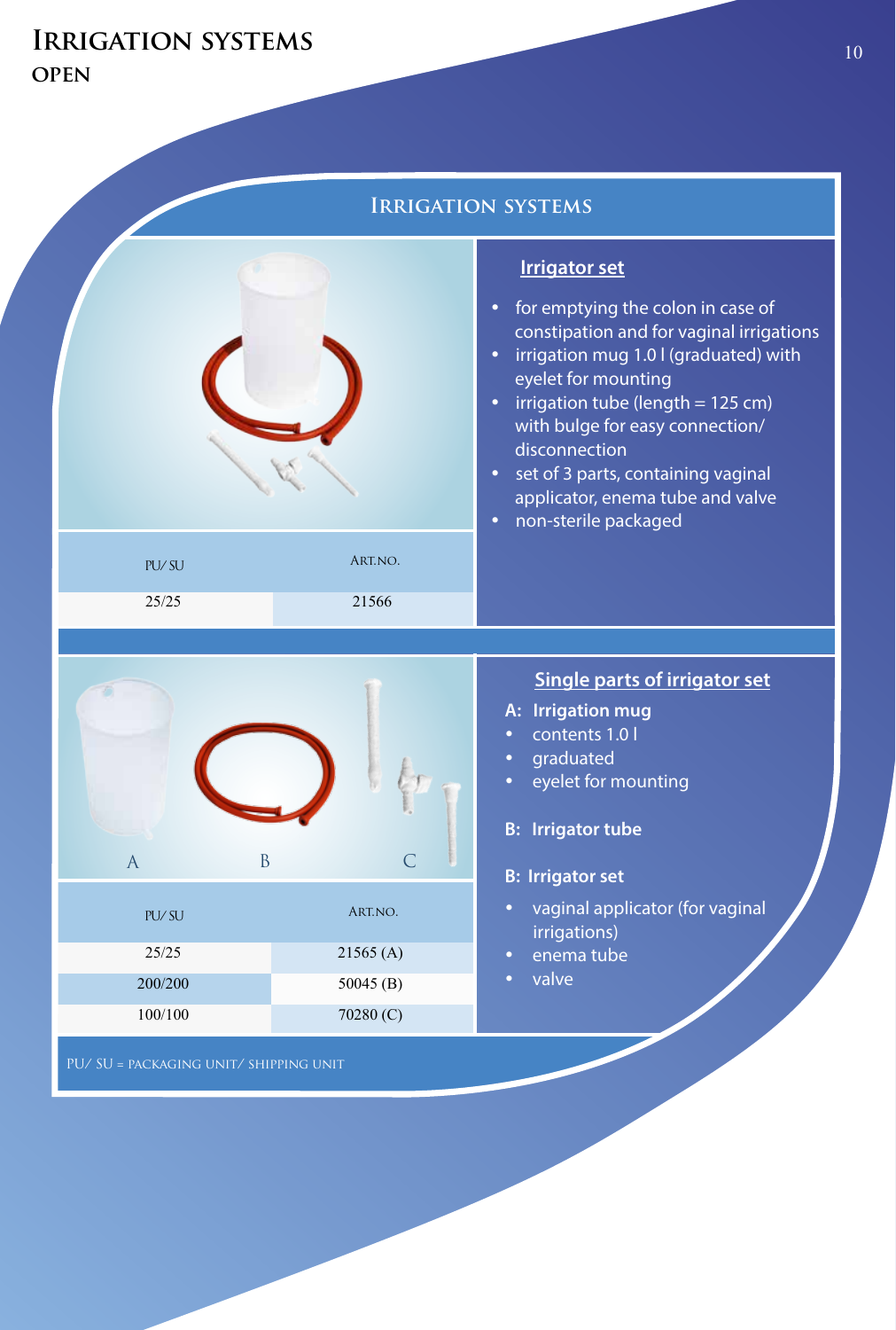## **Accessories**

#### **Accessories**

Art.no.

### **Pri-Colobag Irrigation bag**

- bag 2000 ml with sealing cap
- firmly attached tube with slide clamp (length = 180 cm) and stepped connector
- stepped connector enables attachment of a rectal catheter
- protective cap included
- sterile packaged

PU/ SU

10/20 20692